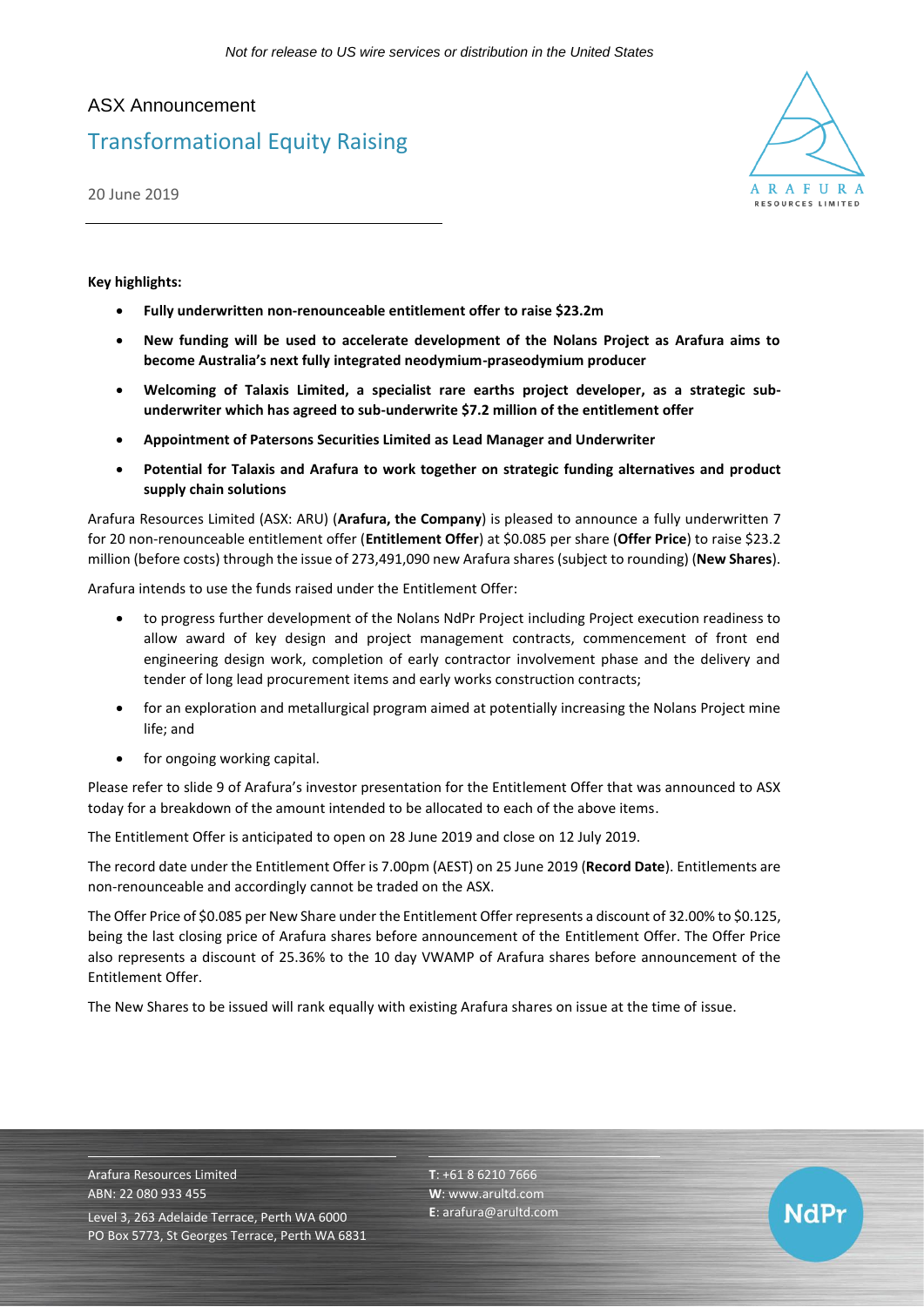

## **Entitlement Offer**

Eligible shareholders with a registered address in Australia or New Zealand as at the Record Date (**Eligible Shareholders**), have the opportunity to take up their entitlement of New Shares at the Offer Price, on the terms and conditions outlined in the Offer Booklet in relation to the Entitlement Offer (**Offer Booklet**) to be sent to Eligible Shareholders on or around 28 June 2019. The Entitlement Offer is anticipated to close on 12 July 2019.

Eligible Shareholders can choose to take up all, part, or none of their entitlements.

The Entitlement Offer is fully underwritten by Patersons Securities Limited pursuant to the terms of an underwriting agreement which contains customary conditions and termination events. Talaxis Limited (**Talaxis**) has agreed to sub-underwrite \$7.2 million of the Entitlement Offer.

Talaxis was established in 2016 and is a wholly-owned subsidiary of Noble Group Holdings Limited (Noble Group). Noble Group is Asia's leading independent energy products and industrial raw materials supply chain manager. Noble Group trades energy raw materials, special ores and industrial minerals, base metals, aluminium and technology metals, supported by its freight and logistics operations. Talaxis invests and participates in the development of projects in the technology metals sector, with a special focus on rare earths. Talaxis leverages Noble Group resources through access to logistics and supply chain management and can also assist with the design and structure of financing solutions.

Talaxis, through its potential investment in Arafura (through its sub-underwriting of the Entitlement Offer), is looking to align itself with existing shareholders to minimise dilution and preserve shareholder value. Talaxis also seeks to play a significant part in bringing the Nolans Project production to various destination markets throughout the world. Talaxis' marketing services are client-oriented "white-label" solutions that will enable Arafura to maintain its brand name and also to optimise its product distribution. Through developing and bringing the Nolans Project into production, Arafura believes that it has the potential to redesign the NdPr market dynamics. Arafura will work over the coming months to refine the basis in which it will seek to partner with Talaxis for the provision of product, project and capital related services for the Nolans Project.

Further details regarding the underwriting arrangements will be set out in the Offer Booklet to be sent to Eligible Shareholders on or around 28 June 2019.

New Shares under the Entitlement Offer are expected to be issued on 19 July 2019. Arafura will, upon issue of the New Shares under the Entitlement Offer, seek quotation of the New Shares on ASX.

Please note that shareholders with a registered address outside Australia or New Zealand on the Record Date are ineligible to participate in the Entitlement Offer.

### **Management Comment**

Arafura Managing Director Gavin Lockyer said: "*This is a milestone equity raising for the company and we encourage all shareholders to participate. We are particularly excited about the potential to team up with Talaxis, a company that possesses certain skills and expertise that will be invaluable in moving Arafura's 100% owned Nolans Project into development. Nolans continues to stand out as one of the best and most advanced NdPr projects in a tier one jurisdiction at a time when security of NdPr supply is emerging as a major issue around the world."*

Mark Southey, Chairman of Arafura said: *"For Arafura and its shareholders, this equity raising represents a timely and significant underpinning of the Nolans project at a time when NdPr is rightfully gaining attention as one of the critical future strategic materials. We also value the opportunity to benefit from Talaxis expertise to support Arafura in this endeavour and as such I would encourage all shareholders to participate.* 

Daniel Mamadou, Executive Director of Talaxis said: *"A deficit in the supply of neodymium is looming and only a few projects are truly in a position to bring on meaningful production in time. As a solutions provider to the technology metals sector, Talaxis seeks to enable the flow of critical materials. Our partnerships are based on a careful selection process and we are very pleased to collaborate with Arafura on this exciting journey."*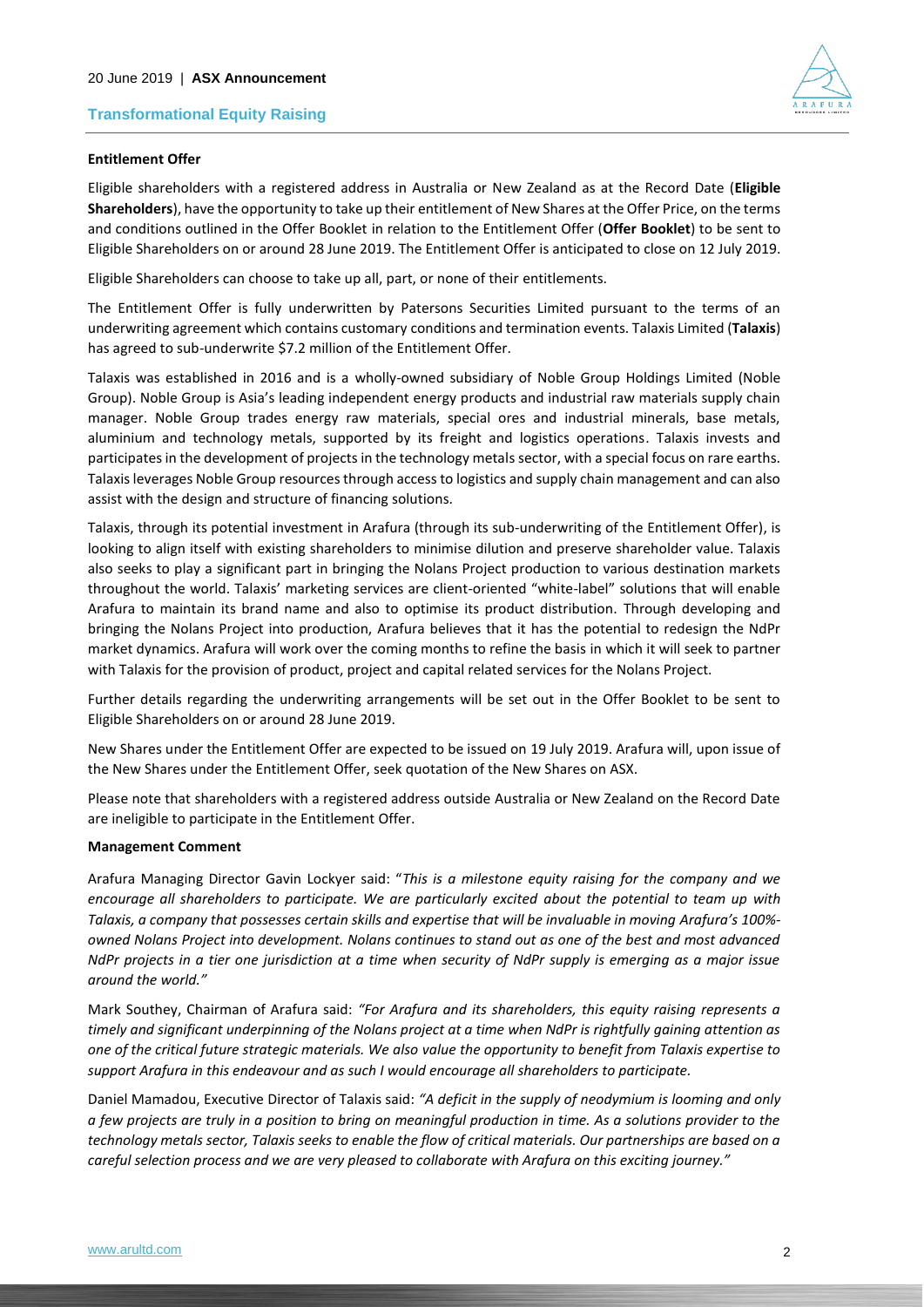

Paul Brough, Chairman of Noble Group Holdings Limited said: *"Secular trends are reshaping global energy markets and Noble Group is well positioned to take advantage of opportunities that arise from the transition in world energy. We recognise the growing importance of technology metals to the global renewable energy sector, as well as to broader technological industries. Noble Group sees this as a core, strategic business growth area and we are excited to be involved in this important project that will ensure the global supply of these vital materials. Our dedicated technology metals platform gives us an edge as a service provider to the electric vehicle industry, the energy storage and the renewables sectors, across the entire supply chain."*

## **Key dates**

| <b>Event</b>                                                      | <b>Date</b>                 |
|-------------------------------------------------------------------|-----------------------------|
| Announcement of the Entitlement Offer                             | 20 June 2019                |
| Shares recommence trading on ASX on an "ex-entitlement" basis     | 24 June 2019                |
| Record Date for the Entitlement Offer                             | 7.00pm (AEST) 25 June       |
|                                                                   | 2019                        |
| Entitlement Offer opens                                           | 28 June 2019                |
| Offer Booklet despatched                                          | 28 June 2019                |
| Entitlement Offer closes (Closing Date)                           | 5.00 pm (AEST) 12 July 2019 |
| Issue of New Shares under the Entitlement Offer                   | 19 July 2019                |
| New Shares issued under the Entitlement Offer commence trading on | 22 July 2019                |
| ASX on a normal basis                                             |                             |

All dates and times referred to are based on Australian Eastern Standard Time and are subject to change. Arafura reserves the right to vary these dates or to withdraw the Entitlement Offer at any time.

In accordance with the instructions in the Offer Booklet and on the Entitlement and Acceptance Form (to be sent to Eligible Shareholders by post), Eligible Shareholders may complete the Entitlement and Acceptance Form and return it to Arafura's share registry together with a cheque, bank draft or money order. Payments can also be made by BPAY® utilising the Biller Code and reference number that will be provided on the Entitlement and Acceptance Form by 5:00pm (AEST) on 12 July 2019. Alternatively, payment by cheque, bank draft or money order must be received by 5:00pm (AEST) on 12 July 2019.

### **Online Process**

Alternatively, Eligible Shareholders may participate in the Entitlement Offer by submitting an online acceptance and making a BPAY® payment by 5:00pm (AEST) on 12 July 2019. The process will be available from 28 June 2019. To utilise the online process, follow the steps outlined below:

- 1. Visit Arafura's website at [www.arultd.com.](http://www.arultd.com/)
- 2. Click on the "Entitlement Offer Apply here" button.
- 3. You will first need to complete the Country Validation to confirm your eligibility.
- 4. To accept online, you will be required to enter your Security Reference Number (SRN) or Holder Identification Number (HIN), shareholding Surname or Company name and your registered postcode.
- 5. Note, you will need to put an X or I before your HIN/SRN to log in.

A HIN, being Broker sponsored, commences with an "X". If you have an account number from a CHESS statement, you will need to add an "X" to the front of the account number to log in.

A SRN, being Issuer sponsored commences with an "I". You will need to enter the "I" followed by the 11 digit number to log in. (Note: if your SRN has less than 11 digits, add enough zeros to the front to ensure it has 11 digits).

6. Submit your acceptance by following the instructions outlined in the online form.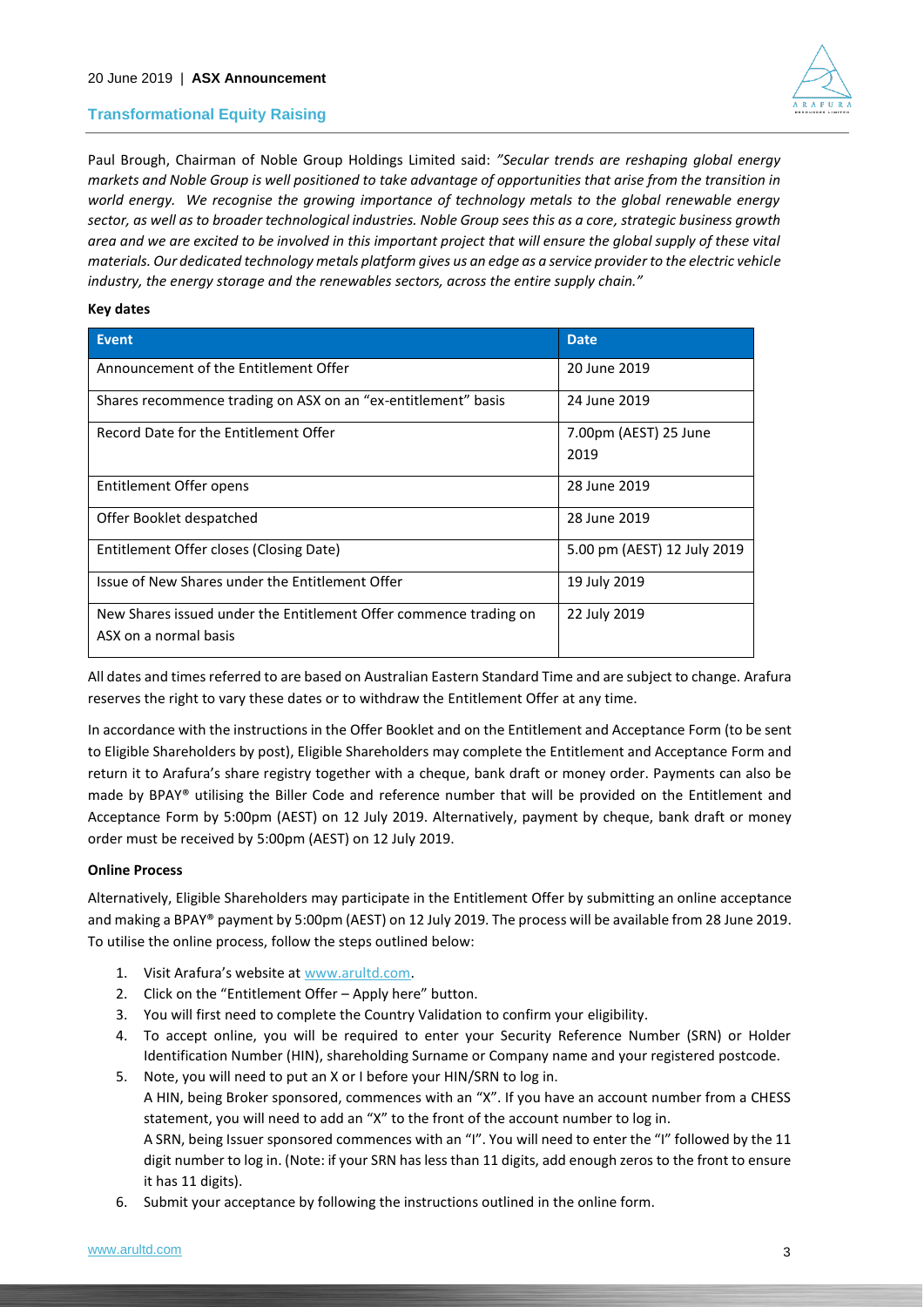

7. Make your BPAY® payment so it is received by 5.00 pm (AEST) on 12 July 2019. If you have successfully completed the online form the system will generate a unique BPAY reference number.

## **Investor Enquiries**

For further information in regard to the Entitlement Offer, please contact the Arafura Shareholder Information Line on 1300 730 659 (within Australia) or +61 1300 730 659 (outside Australia) at any time between 8.30am and 5.30pm (AEST), Monday to Friday (excluding public holidays) during the offer period.

Nothing contained in this announcement constitutes investment, legal, tax or other advice. You should make your own assessment and take independent professional advice in relation to the information and any action on the basis of the information.

## **Further Information**

Patersons Securities Limited has been appointed as Lead Manager and Underwriter to the Entitlement Offer.

Johnson Winter & Slattery is acting as legal adviser to Arafura.

Amvest Capital Inc (acting through Mann Mann Jensen Partners LP) also assisted the Company.

Further details about the Entitlement Offer are contained in a separate investor presentation that was announced to ASX today.

### **Summary Information**

The following disclaimer applies to this announcement and any information contained in it. The information in this announcement is of general background and does not purport to be complete. It should be read in conjunction with Arafura's other periodic and continuous disclosure announcements lodged with ASX Limited, which are available at www.asx.com.au. You are advised to read this disclaimer carefully before reading or making any other use of this announcement or any information contained in this announcement. In accepting this announcement, you agree to be bound by the following terms and conditions including any modifications to them.

### **Forward Looking Statements**

This announcement includes forward-looking statements. These statements relate to Arafura's expectations, beliefs, intentions or strategies regarding the future. These statements can be identified by the use of words like "will", "progress", "anticipate", "intend", "expect", "may", "seek", "towards", "enable" and similar words or expressions containing same.

The forward-looking statements reflect the Arafura's views and assumptions with respect to future events as of the date of this announcement and are subject to a variety of unpredictable risks, uncertainties, and other unknowns. Actual and future results and trends could differ materially from those set forth in such statements due to various factors, many of which are beyond our ability to control or predict. Given these uncertainties, no one should place undue reliance on any forward looking statements attributable to Arafura, or any of its affiliates or persons acting on its behalf. Arafura does not undertake any obligation to update or revise any forwardlooking statements, whether as a result of new information, future events or otherwise. Neither Arafura nor any other person, gives any representation, warranty, assurance, nor will guarantee that the occurrence of the events expressed or implied in any forward-looking statement will actually occur. To the maximum extent permitted by law, Arafura and each of its advisors, affiliates, related bodies corporate, directors, officers, partners, employees and agents disclaim any responsibility for the accuracy or completeness of any forward-looking statements whether as a result of new information, future events or results or otherwise.

## **Not for release to US wire services or distribution in the United States**

This announcement has been prepared for publication in Australia and may not be released to US wire services or distributed in the United States. This announcement does not constitute an offer to sell, or a solicitation of an offer to buy, securities in the United States or any other jurisdiction. Any securities described in this announcement have not been, and will not be registered, under the US Securities Act of 1933 and may not be offered or sold in the United States except in transactions exempt from, or not subject to, registration under the US Securities Act of 1933 and applicable US state securities laws.